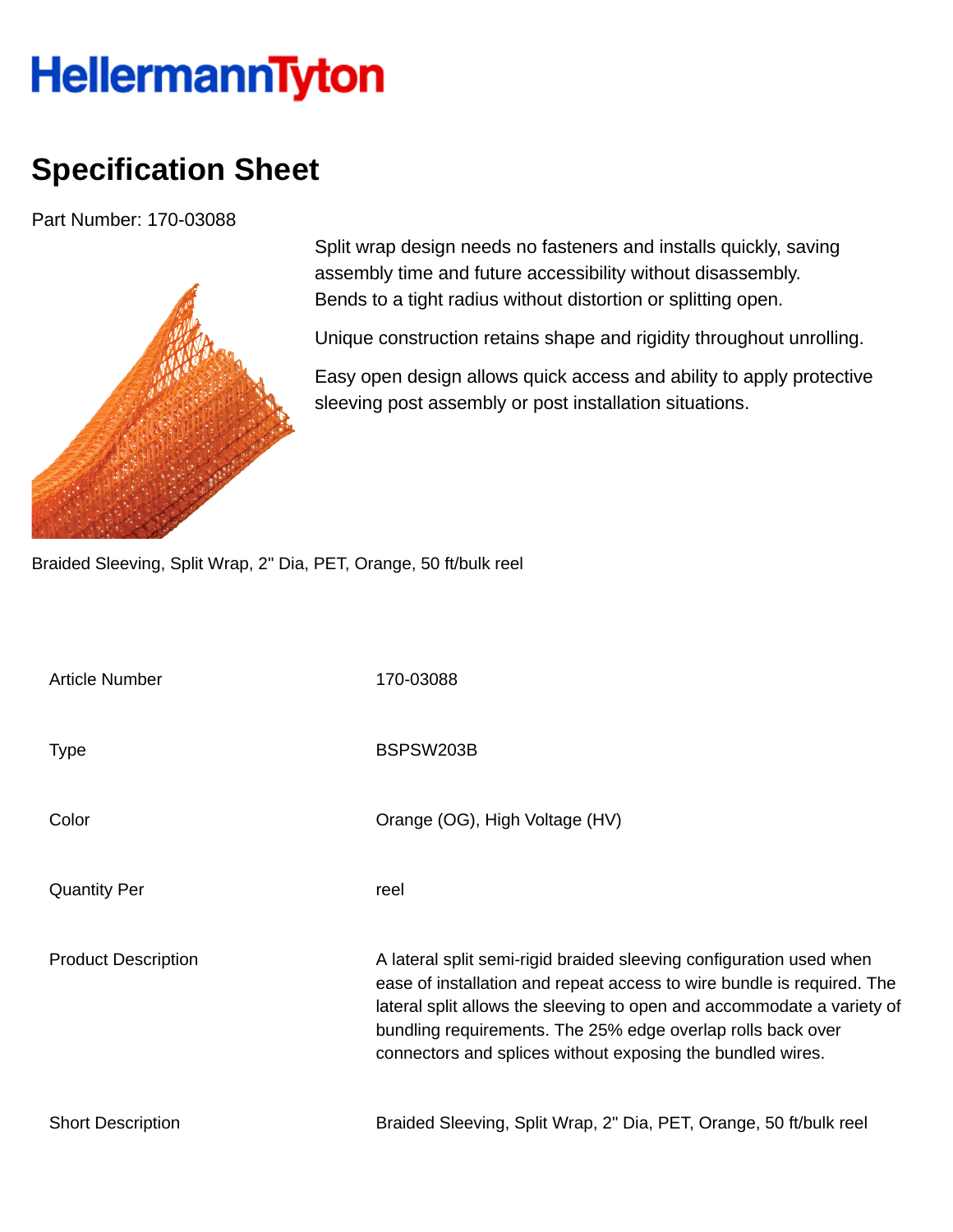| Length L (Imperial)                   | 50.0  |
|---------------------------------------|-------|
| Length L (Metric)                     | 15.2  |
| <b>Bundle Diameter Min (Imperial)</b> | 0.1   |
| <b>Bundle Diameter Min (Metric)</b>   | 2.54  |
| <b>Bundle Diameter Max (Imperial)</b> | 2.0   |
| <b>Bundle Diameter Max (Metric)</b>   | 50.8  |
| Diameter D (Imperial)                 | 2.0   |
| Diameter D (Metric)                   | 50.8  |
| Nominal Diameter (Imperial)           | 2     |
| Nominal Diameter (Metric)             | 50.8  |
| Wall Thickness WT (Imperial)          | 0.038 |
| Wall Thickness WT (Metric)            | 0.97  |